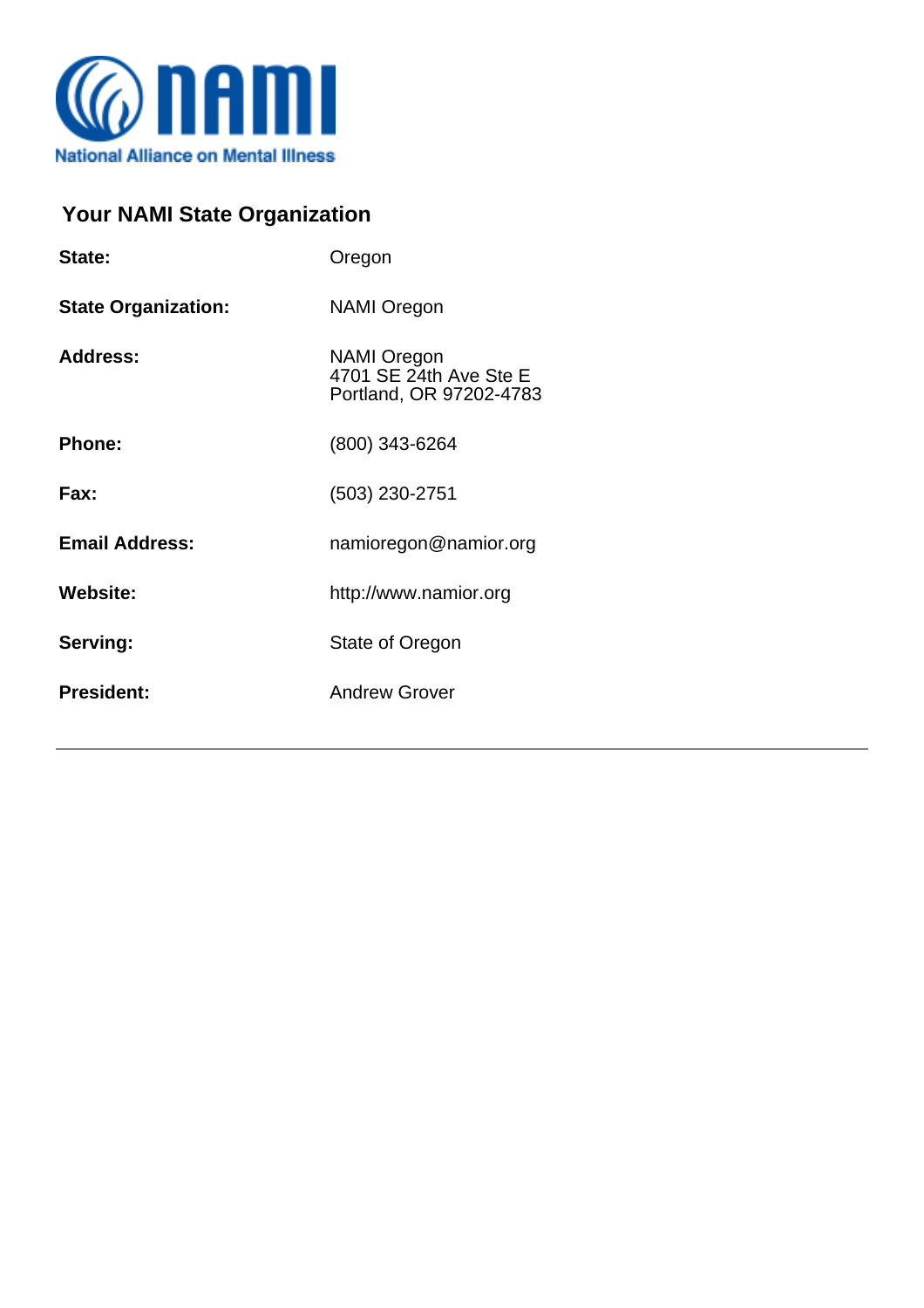| <b>Affiliate Name</b>           | <b>Contact Info</b>   |                                                                                |
|---------------------------------|-----------------------|--------------------------------------------------------------------------------|
| <b>NAMI Clackamas</b>           | Address:              | <b>NAMI Clackamas</b><br>10202 SE 32nd Ave. Suite 501<br>Milwaukie, OR 97222   |
|                                 | Phone:                | $(503)$ 344-5050                                                               |
|                                 | Email Address:        | info@namicc.org                                                                |
|                                 | Website:              | http://namicc.org/                                                             |
|                                 | Serving:              | Clackamas County, Oregon                                                       |
| <b>NAMI Clatsop County</b>      | Phone:                | $(503)$ 468-7797                                                               |
|                                 | Email Address:        | namiclatsop@gmail.com                                                          |
|                                 | Serving:              | Clatsop County, Oregon                                                         |
| <b>NAMI Columbia County</b>     | Serving:              | Columbia County, Oregon                                                        |
| <b>NAMI Coos County</b>         | Address:              | <b>NAMI Coos County</b><br>PO Box 3519<br>Coos Bay, OR 97420-0418              |
| <b>NAMI Douglas County (OR)</b> | Address:              | NAMI Douglas County (OR)<br>C/O Marie Dixon Po Box 795<br>Winchester, OR 97495 |
|                                 | Phone:                | (541) 673-3045                                                                 |
|                                 | Email Address:        | darr.brooks@gmail.com                                                          |
|                                 | Serving:              | Douglas County, Oregon                                                         |
| <b>NAMI Lane County</b>         | Address:              | <b>NAMI Lane County</b><br>129 9th St<br>Springfield, OR 97477-4702            |
|                                 | Phone:                | (541) 343-7688                                                                 |
|                                 | Email Address:        | resourcecenter@namilane.org                                                    |
|                                 | Website:              | http://www.namilane.org                                                        |
|                                 | Serving:              | Lane County, Oregon                                                            |
| <b>NAMI Marion Polk</b>         | Address:              | <b>NAMI Marion Polk</b><br>Salem, OR 97301                                     |
|                                 | Phone:                | (971) 208-3478                                                                 |
|                                 | <b>Email Address:</b> | info@namimarionpolk.org                                                        |
|                                 | Website:              | https://namimarionpolk.org/                                                    |
|                                 | Serving:              | Marion and Polk Counties, Oregon                                               |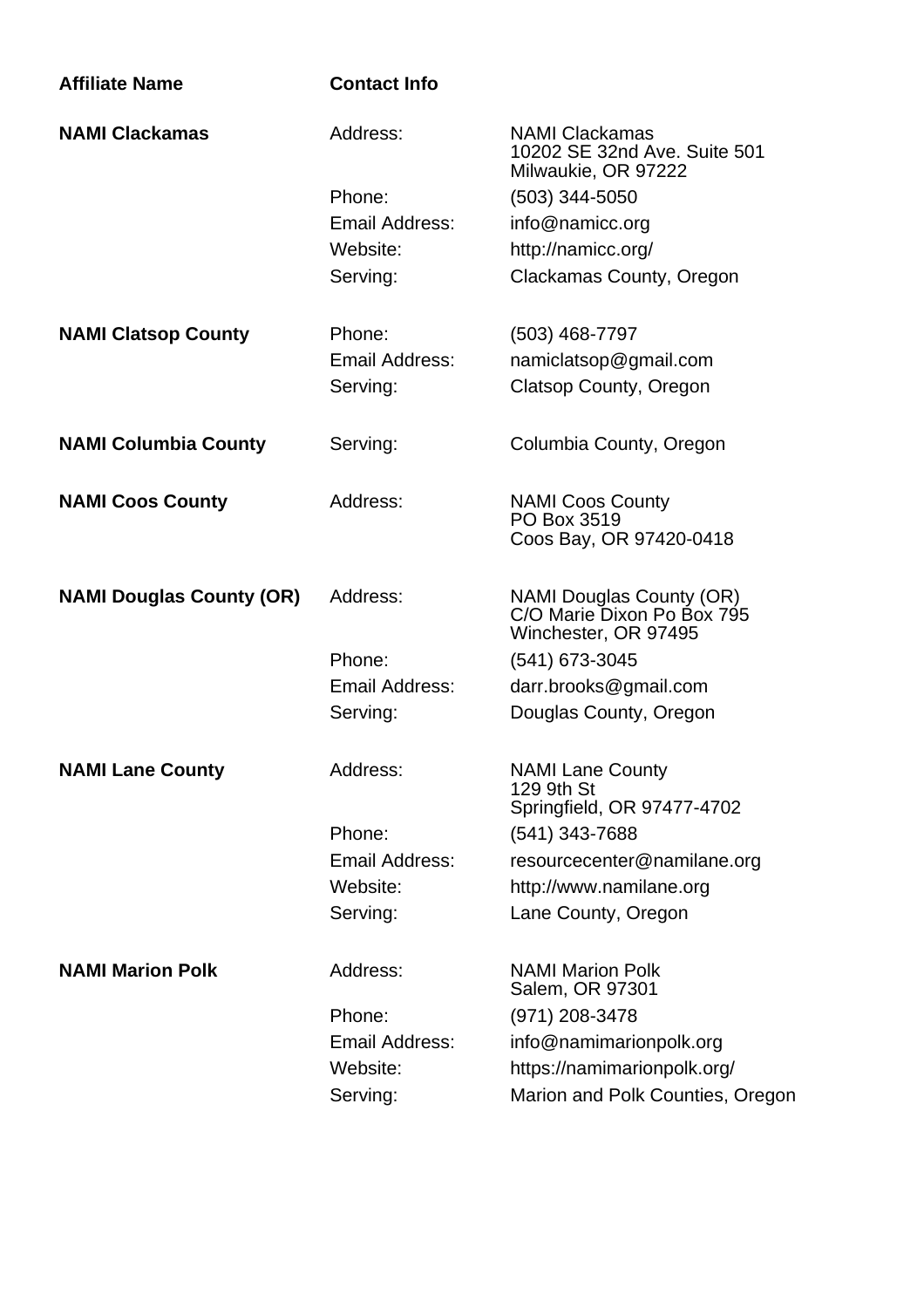| <b>NAMI Mid-Valley</b>         | Address:       | <b>NAMI Mid-Valley</b><br>PO Box 1172<br>Corvallis, OR 97339-1172          |
|--------------------------------|----------------|----------------------------------------------------------------------------|
|                                | Phone:         | (541) 745-2064                                                             |
|                                | Email Address: | president@namimidvalley.org                                                |
|                                | Website:       | http://namimidvalley.org/                                                  |
|                                | Serving:       | <b>Linn &amp; Benton Counties</b>                                          |
| <b>NAMI Multnomah County</b>   | Address:       | <b>NAMI Multnomah County</b><br>524 52nd Ave<br>Portland, OR 97213-3047    |
|                                | Phone:         | (503) 228-5692                                                             |
|                                | Email Address: | info@namimultnomah.org                                                     |
|                                | Website:       | http://namimultnomah.org                                                   |
|                                | Serving:       | Multnomah County, Oregon                                                   |
| <b>NAMI of Central Oregon</b>  | Address:       | <b>NAMI of Central Oregon</b><br>PO Box 7462<br>Bend, OR 97708-7462        |
|                                | Phone:         | (541) 316-0167                                                             |
|                                | Email Address: | info@namicentraloregon.org                                                 |
|                                | Website:       | http://www.namicentraloregon.org                                           |
|                                | Serving:       | Crook, Jefferson, and Deschutes counties                                   |
| <b>NAMI of Eastern Oregon</b>  | Address:       | NAMI of Eastern Oregon<br>P O Box 907<br><b>Union, OR 97883</b>            |
|                                | Phone:         | (541) 562-5465                                                             |
|                                | Serving:       | Union, Umatilla, Malheur, Morrow,<br>Wallowa, and Baker Counties           |
| <b>NAMI of Klamath County</b>  | Address:       | <b>NAMI of Klamath County</b><br>PO Box Jp<br>Klamath Falls, OR 97602-1216 |
|                                | Phone:         | (541) 885-4909                                                             |
|                                | Serving:       | Klamath County, Oregon                                                     |
| <b>NAMI of Southern Oregon</b> | Address:       | <b>NAMI of Southern Oregon</b><br>PO Box 8018<br>Medford, OR 97501-0918    |
|                                | Phone:         | (541) 774-7872                                                             |
|                                | Email Address: | info@namisouthernoregon.org                                                |
|                                | Website:       | http://www.namisouthernoregon.org                                          |
|                                | Serving:       | Josephine and Jackson Counties, Oregon                                     |
|                                |                |                                                                            |